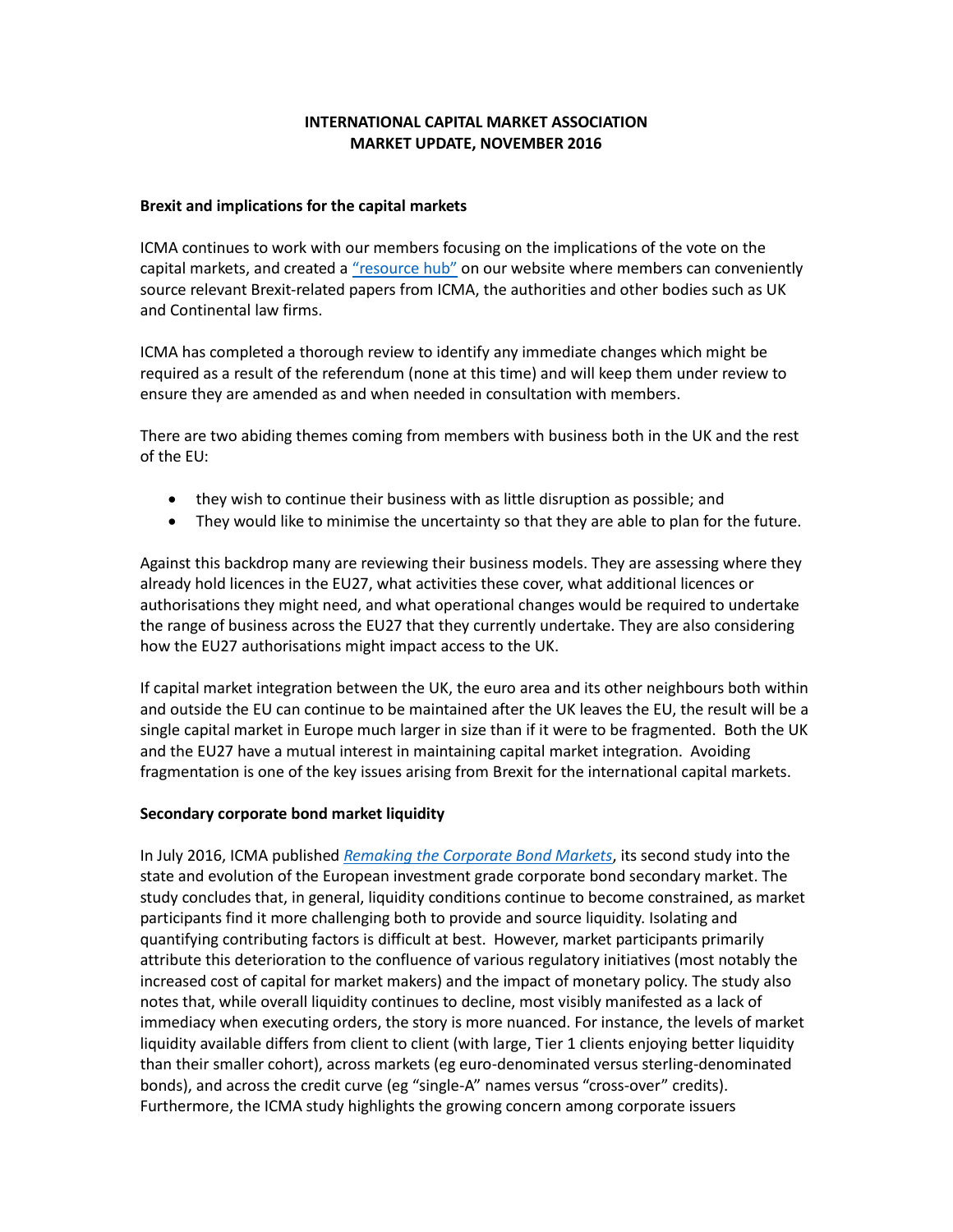themselves, who worry that the liquidity currently enjoyed in the primary markets will be unsustainable if secondary market liquidity continues to erode, particularly once the ECB ends its Corporate Sector Purchase Programme.

In August 2016, IOSCO published the report, *[Examination of Liquidity of the Secondary Corporate](https://www.google.co.uk/url?sa=t&rct=j&q=&esrc=s&source=web&cd=1&cad=rja&uact=8&ved=0ahUKEwii8LLkkLfPAhUIOsAKHaqeBSUQFggmMAA&url=https%3A%2F%2Fwww.iosco.org%2Flibrary%2Fpubdocs%2Fpdf%2FIOSCOPD537.pdf&usg=AFQjCNF4Wpr6YmaEuDeeszo-X6ye7_dF3Q&bvm=bv.134495766,d.d24)  [Bond Markets.](https://www.google.co.uk/url?sa=t&rct=j&q=&esrc=s&source=web&cd=1&cad=rja&uact=8&ved=0ahUKEwii8LLkkLfPAhUIOsAKHaqeBSUQFggmMAA&url=https%3A%2F%2Fwww.iosco.org%2Flibrary%2Fpubdocs%2Fpdf%2FIOSCOPD537.pdf&usg=AFQjCNF4Wpr6YmaEuDeeszo-X6ye7_dF3Q&bvm=bv.134495766,d.d24)* Similar to what prompted ICMA's [earlier study](https://www.google.co.uk/url?sa=t&rct=j&q=&esrc=s&source=web&cd=3&cad=rja&uact=8&ved=0ahUKEwji0cqEkbfPAhXnCsAKHYwFCH4QFggvMAI&url=http%3A%2F%2Fwww.icmagroup.org%2Fassets%2Fdocuments%2FRegulatory%2FSecondary-markets%2FThe-state-of-the-European-investment-grade-corporate-bond-secondary-market_ICMA-SMPC_Report-251114-Final3.pdf&usg=AFQjCNGZ6bm3mqSRd6pDH03uD005oaq7tA&bvm=bv.134495766,d.d24) in 2014, the IOSCO study was initiated in response to growing concerns from market stakeholders of deteriorating corporate bond market liquidity. IOSCO notes that this perceived deterioration is mostly attributed to changes in market structure, such as the diminished capacity of traditional intermediaries to make markets, and that many stakeholders argue that to some extent these changes are being driven by new regulation. The report concludes that: "[by] examining many different metrics in aggregate, IOSCO was able to see a more complete picture of market liquidity emerge. Based on the totality of information collected and analyzed, IOSCO did not find substantial evidence showing that liquidity in the secondary corporate bond markets has deteriorated markedly from historic norms for non-crisis periods.

ICMA was pleased to provide, in consultation with the members of its [Secondary Market](http://www.icmagroup.org/Regulatory-Policy-and-Market-Practice/Secondary-Markets/icma-secondary-market-practices-committee/)  [Practices Committee,](http://www.icmagroup.org/Regulatory-Policy-and-Market-Practice/Secondary-Markets/icma-secondary-market-practices-committee/) a number of constructive and targeted recommendations designed to expand and enrich IOSCO's analysis. The [full response](http://www.icmagroup.org/assets/documents/Regulatory/Secondary-markets/ICMA_IOSCO-corporate-bond-market-liquidity_Consultation-Response_Final-031016.pdf) can be found on ICMA's website.

There are a number of reasons why IOSCO's conclusions are likely to differ from those of the ICMA studies, as well as general market participant feedback. Not only is sourcing reliable and consistent data across various jurisdictions challenging, but where analysis is subsequently based on merging these different data sets, particularly across different currencies, markets, or jurisdictions, deriving any meaningful conclusions is open to question. Corporate bond markets across different jurisdictions have very different characteristics in terms of market structure, participant composition, and liquidity dynamics. Therefore, as much as possible, analysis should be based on specific markets and within the same jurisdictions, to ensure consistency of analysis and relevance of any conclusions.

The integrity of market data being used is also of critical importance. For instance, IOSCO, along with a number of other recent studies published by market authorities, cite narrowing bid-ask spreads in the US and European markets as an indicator of improved liquidity. While bid-ask spreads represent a useful proxy for liquidity in terms of the cost of transacting in a particular bond, ICMA members have flagged two main concerns related to the use of bid-ask spreads in any analysis. The first (acknowledged in IOSCO's report) is the fact that, in the European markets at least, prices quoted on screens are rarely executable. The feedback from ICMA buy-side members would suggest that the bid-ask spreads posted on European trading platforms are at best indications for where small sizes might be traded, and at worst completely meaningless. Often dealer runs that feed onto platforms are not updated on a regular basis (thus best prices are often likely to be "stale"), while quotes also have a "last look" option, which allows the dealers to adjust or pull their prices when a counterparty tries to execute on them. In conducting its own analysis of European corporate bond market liquidity and efficiency, the consistent message from ICMA's members was that nothing can or should be inferred from either the number of dealer quotes available nor the width of the posted bid-ask spread.

The second issue with bid-ask spreads identified by ICMA's members is that, even if one assumes that they are a relatively reliable indication of where markets will clear, if one views the trend in nominal bid-ask spreads (which, as the report points out, appear to have narrowed in both the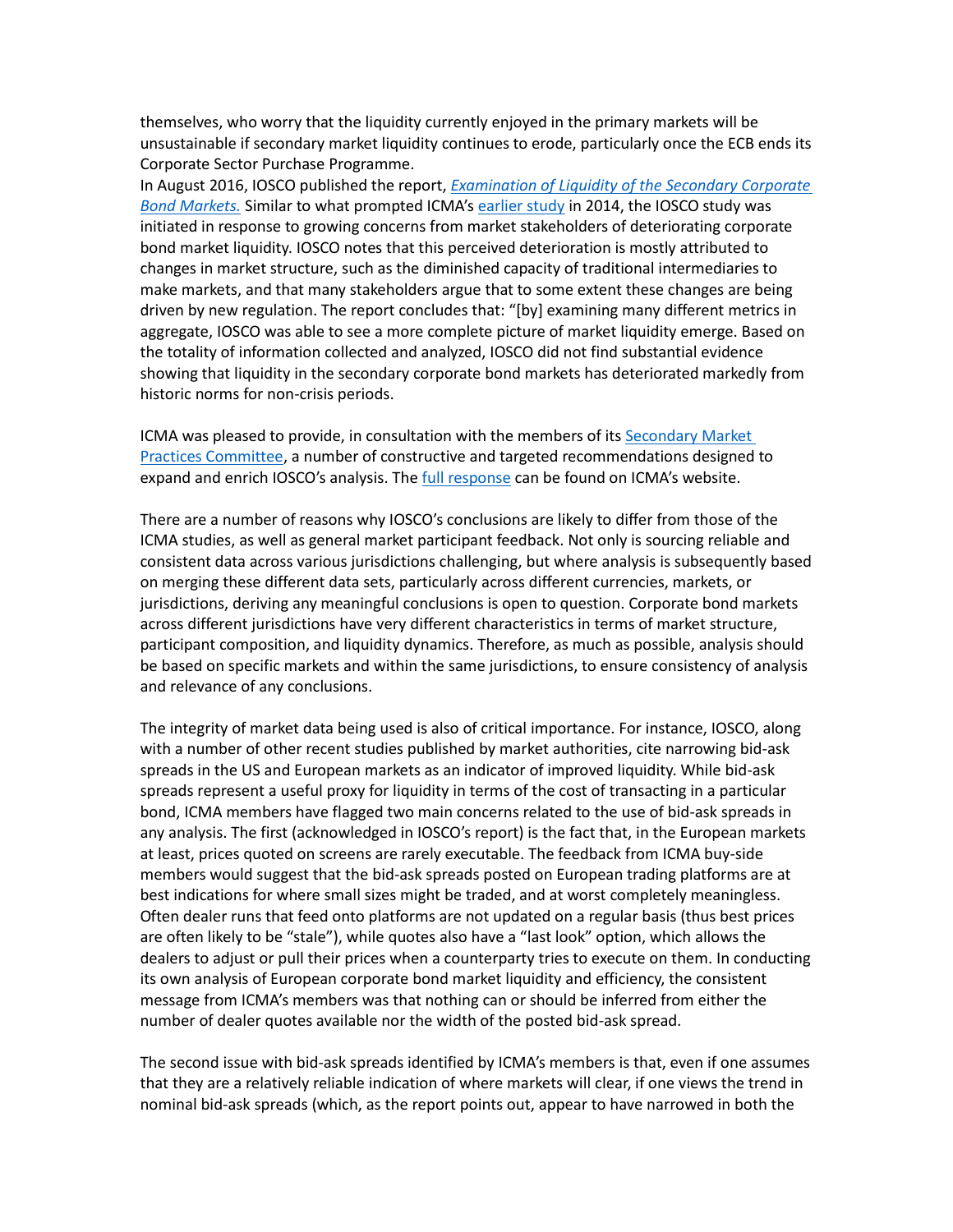US and Europe) relative to the underlying yields of the bonds, one finds that in real terms bid-ask spreads have actually widened. In other words, a 1bp bid-ask spread as a measure of the "round-trip cost" for transacting in a bond yielding 1% is significantly wider than a 1.5bp bid-ask spread for a bond yielding 3%. Therefore, a time-series analysis of relative bid-ask spreads across jurisdictions might be a far more informative liquidity metric.

Finally, something that has been highlighted by a number of ICMA's buy-side member firms is that perhaps the most important indicator of liquidity is not so much what has traded, but rather what could not be traded. They point to the fact that any post-trade data will always give the impression of liquidity, since it represents something that actually traded. But this does not take account of orders that could not be filled, because there was no other side to the trade, the price was too far from the perceived fair value, or the price that they tried to execute on was not honoured.

As one fund manager explained to ICMA, if he sells 10 million of a 50 million order, say on the same day, in two clips, moving the market price less than one standard deviation, then the 10 million trade will be recorded, and any subsequent analysis will suggest that the market was indeed liquid for 10 million bonds, at that time. What the analysis will not reveal is that two weeks later he might still be looking for a bid for the remaining 40 million. Thus, "dropped trades" and unfilled orders are far more revealing variables for determining and measuring liquidity, as opposed to what actually did trade.

## **GDP-linked bonds: a new design for sovereign debt markets**

Government debt linked to domestic economic growth is not a new idea. Indeed, the concept has been promoted since the 1980s by a number of economists as well as the official sector including the IMF and United Nations.

Today one legacy of the global financial crisis is that it has left a high ratio of public debt to GDP around the world. Sovereign borrowers that have excessive debt combined with weak economic performance face potential costly and disruptive restructurings or default, which in the recent experience with Argentina and Greece have had potential global financial systemic implications. At the same time, a challenge and goal for policy makers is for more stable capital flows for both developed and emerging countries which can also be disruptive and a contributing cause of a sovereign debt crisis.

A model set of terms and conditions, or "term sheet", for GDP-linked sovereign bonds has been drafted and is nearing final form, could help address these risks and concerns. This work is being completed by an *ad hoc* working group consisting of investment managers, lawyers and economists from the Bank of England, together with support from ICMA and other trade associations.

 The basic concept of GDP-linked government bonds is for their coupons and principal payments to be indexed to nominal GDP and in so doing allow both the burden of servicing interest payments and repayment of principal to adjust with the sovereign's ability to pay.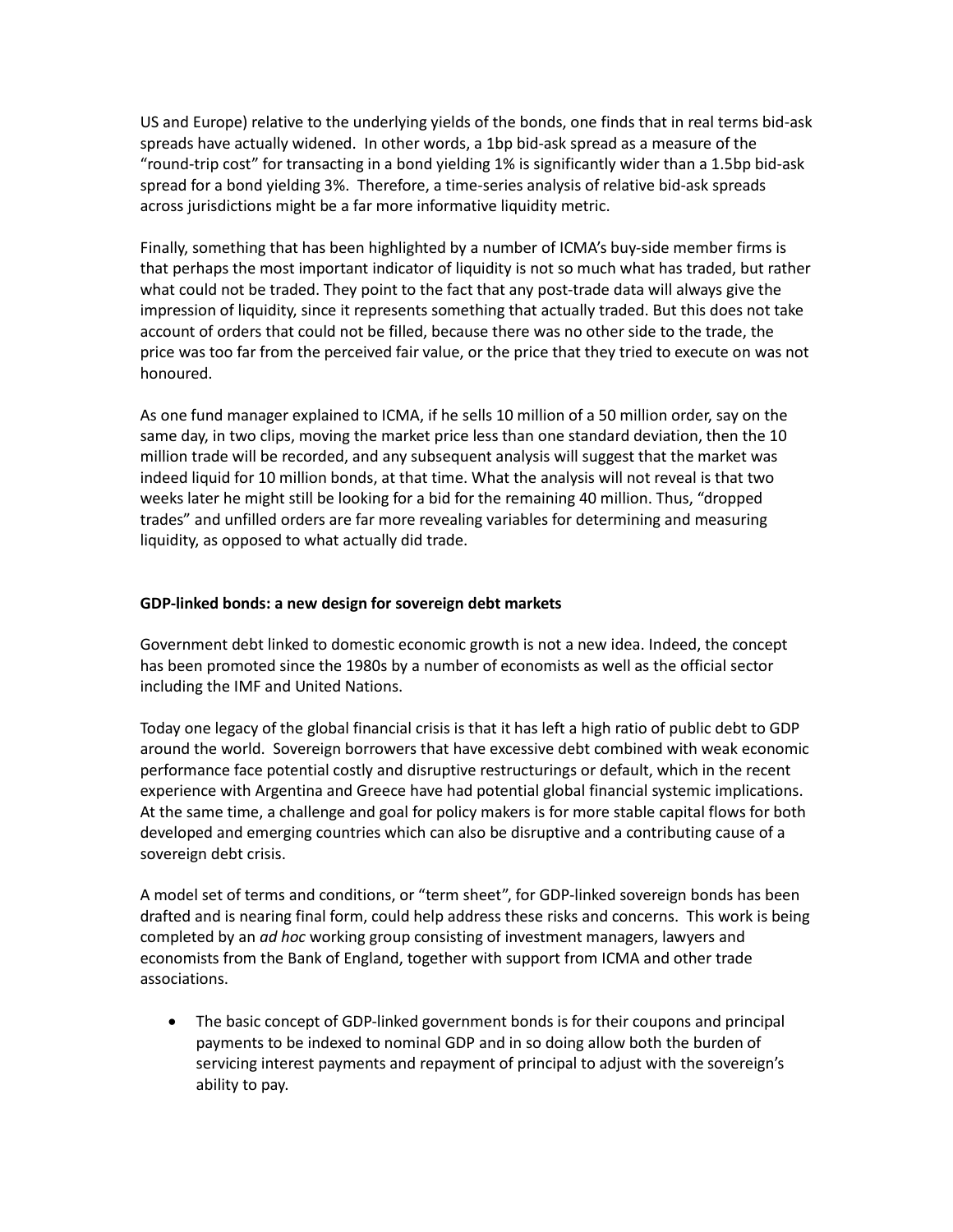- The major market and social welfare benefit of this is to reduce the risk of sovereign debt crises and disruptive defaults during a recession or downturn. In this regard, often GDP-linked bonds are seen as a form of holding equity in a sovereign, whose entire return will vary with economic performance instead of on a fixed basis.
- In theory, GDP-linked bonds can be designed to reduce the default risk premium by allowing the debt servicing burden to be reduced in times of fiscal duress. On the other hand, for investors, particularly those who believe a particular sovereign may be on its return to prosperity, GDP-linked bonds offer returns that can later outperform corresponding conventional bonds.
- Over a longer period of time of continued issuance, GDP-linked debt as well as other forms of state-contingent debt could work to de-risk sovereign balance sheets.

A number of issues to be overcome, however, have thus far made borrowers hesitant to offer these instruments. Among others, the revision and quality of GDP data as well the market's desire for there to be near-term diversification, liquidity and representation in recognised indices need to be addressed for there to be adequate market acceptance. The new *London Term Sheet*  provides responses to address these and other issues raised in the past with the concept of bonds linked to growth. Members of ICMA's Asset Management and Investors Council (AMIC) are right now reviewing and providing comments on this new design and ICMA intends to very soon more widely consult with its members in this regard.

*See [Financial Stability Paper 39: Sovereign GDP-linked bonds:](http://www.bankofengland.co.uk/financialstability/Pages/fpc/fspapers/fs_paper39.aspx)* James Benford, Thomas Best and [Mark Joy, with contributions from other central banks](http://www.bankofengland.co.uk/financialstability/Pages/fpc/fspapers/fs_paper39.aspx)

## **Green Bond Principles**

Voluntary principles for green finance as embodied by the Green Bond Principles (GBP) were endorsed in the September 2016 G20 communiqué. The GBP also featured prominently in a new report prepared for the G20 Green Finance Study Group (GFSG) on green bonds, cementing its standing as the overarching guidelines for the green bond market. It also confirmed the GBP community as a partner of choice for developmental initiatives in the green bond market, as the market continued to grow and broaden its appeal in markets and public policy circles. The GBP membership now stands at 121, complemented by 74 observers.

ICMA is an official member of China's Green Finance Committee under the auspices of the People's Bank of China, as well as the Green Finance Study Group under the G20.

The September 2016 G20 [communiqué](http://www.g20.org/English/Dynamic/201609/t20160906_3396.html) illustrates growing G20 support for green finance. It includes support for voluntary principles and international collaboration, which are exemplified by the GBP, as well as attention to impact, which is supported by the GBP recommendations on impact reporting.

The GBP's relevance is also highlighted in a new report on *Green Bonds: Country Experiences, Barriers and Options,* contributed to the G20 through the GFSG. The lead authors of this report were the Green Finance Committee of China Society for Finance and Banking, the Climate Bond Initiative, OECD and ICMA. The [report](http://unepinquiry.us13.list-manage1.com/track/click?u=58ea753a7088d51e6d7da81c2&id=9a133dafd6&e=54287c1365) assesses an array of barriers to scaling up the green bond market as well as identifying emerging options for progress.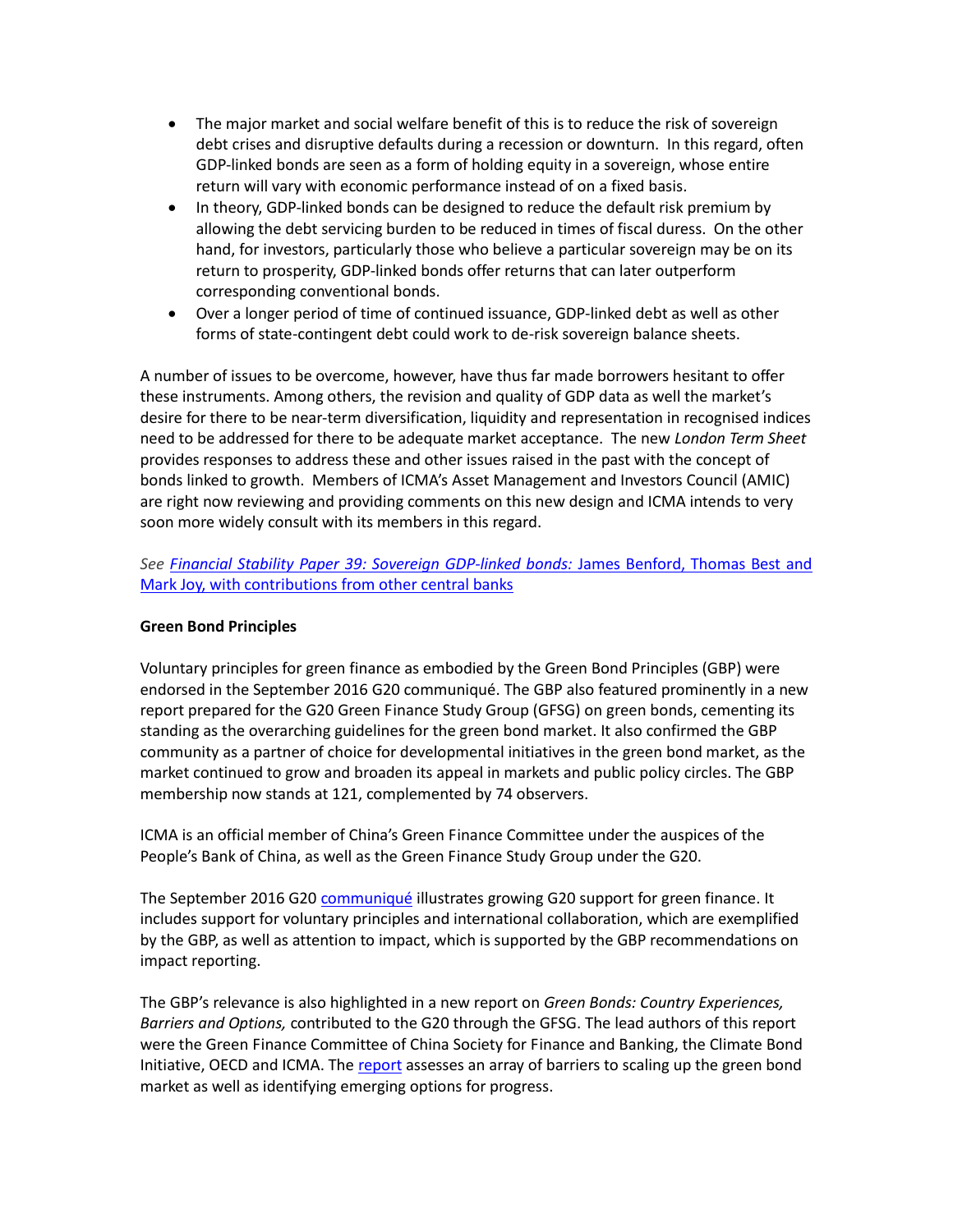The GBP Secretariat has just completed the launch of the GBP Resourc[e Centre,](http://www.icmagroup.org/Regulatory-Policy-and-Market-Practice/green-bonds/gbp-resource-centre/) containing new standardized disclosures from issuers and external reviewers.

The GBP ExCom demonstrated its responsiveness to market needs by developing two disclosure templates – an information template designed for issuers' self-disclosure of GBP alignment, and an external review form. The GBP Secretariat is aggregating online such templates, as well as many external reviews, now that a significant range of market participants have started to use these formats.

The annual GBP public consultation is scheduled to run in 4Q 2016, and will build on the productive initiative to establish a range of working groups in 2015-16, each dedicated to a key theme in market development and delivering a range of updates to the GBP's latest June 2016 edition.

Any parties interested in giving feedback to this forthcoming consultation who are not yet a member or observer are invited to complete the application form on the ICMA [website](mailto:website) [www.icmagroup.org](http://www.icmagroup.org/) and send it to the GBP Secretariat a[t greenbonds@icmagroup.org.](mailto:greenbonds@icmagroup.org)

#### **Silk Road Bonds**

In 2013, a "Belt and Road" development strategy was announced by the Government in China, the key objective of which is to provide much needed infrastructure along major economic corridors within Asia and extending to the Middle East, Africa and Europe, thereby promoting economic growth and improving living standards. Of course, developing infrastructure requires raising significant amounts of finance, which is difficult in countries with less developed financial markets, where connectivity with the international capital market is underdeveloped.

On 8 September 2016, ICMA and Dagong Global Credit Rating Group (Dagong) jointly hosted a conference – Belt and Road Summit: Financing Through Silk Road Bonds – in Hong Kong, at which the concept and challenges of "Silk Road Bonds" were explored. Silk Road Bonds are intended to be an internationally recognised asset class, appealing to investors due to highly sought-after yield and diversification benefits, while capable of being scaled to provide the volume of funding required for "Belt and Road" infrastructure.

#### **Infrastructure financing in Asia**

The *[ASIFMA-ICMA Guide to Infrastructure Financing in Asia](http://www.icmagroup.org/News/news-in-brief/asifma-and-icma-release-guide-to-infrastructure-financing-in-asia/)* (the Asian Guide), produced jointly by an ASIFMA Infrastructure Working Group together with ICMA, was released in August 2016. The Asian Guide is largely based on the European version of the *[Guide to Infrastructure](http://www.icmagroup.org/Regulatory-Policy-and-Market-Practice/Primary-Markets/infrastructure-financing/)  [Financing](http://www.icmagroup.org/Regulatory-Policy-and-Market-Practice/Primary-Markets/infrastructure-financing/)*, produced by an AFME/ICMA Infrastructure Working Group in June 2015, but is targeted at the Asian market and, as such, benefits from local input from banks, investors, law firms, rating agencies and other market participants.

Mindful that Asia Pacific infrastructure investments are long-term investments which require consistent and transparent regulatory policy from regulators and public sector authorities, the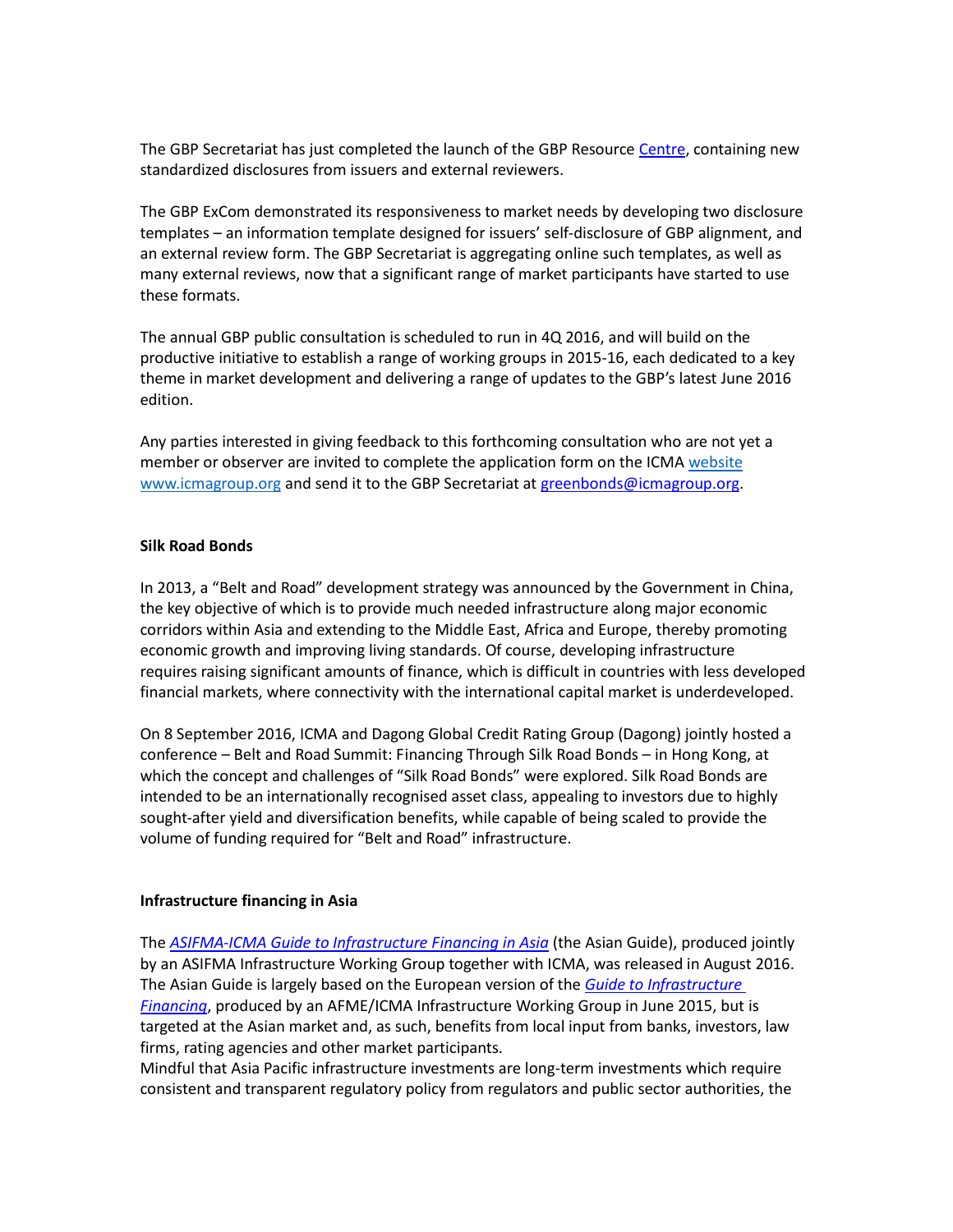Asian Guide is designed to provide practical guidance and information on raising debt finance through banks and the capital markets for funding the immense amount of infrastructure required in Asia, taking account of planning and procurement issues on the transaction process. The Asian Guide also highlights how local initiatives from, for instance, the Asian Infrastructure Investment Bank, the International Finance Corporation, the Asian Development Bank and the Credit Guarantee and Investment Facility can help infrastructure projects through funding, credit enhancement and/or guarantees.

#### **Market Abuse Regulation: primary markets**

The roll-out of the EU Market Abuse Regulation (MAR) at the beginning of July has had a tangible effect on how banks and other market participants engage with, and do business in, the capital markets in a number of areas. One aspect of MAR which has had a significant impact – perhaps greater than initially anticipated – has been the new rules it imposes in relation to market soundings in the context of securities offerings.

Under the new rules, for transactions involving issuers with EU listed securities, discussions that banks or issuers have with investors prior to announcement of a transaction which are designed to "gauge the interest" of the investor in the potential transaction will need to be recorded in detail – either literally, through voice recording, or through detailed written notes taken during the interaction.

The rules impose obligations not only on investment banks, but also on buy-side investors and on issuers. Buy-side investors have an obligation to record any in-scope meetings that they attend; and issuers have the same obligations where they seek to engage with investors directly. The rules also apply globally; issuers who are not incorporated in Europe can come within the scope of the rules simply by having securities listed on a European exchange, or traded on a European MTF platform.

As is often the case with new regulation, there have been some interpretative challenges around the new rules which have raised questions about how certain practices which are currently market standard in offerings of debt securities should be treated going forward. As a consequence, law firms and banks are revisiting constructs that are fundamental to any deal process and that have been settled practice for years. One example is in relation to deal announcements: how much information should be included in a transaction announcement in order for it to be viewed as such under the new regulation? These discussions are taking place on a transaction by transaction basis, and ultimately introduce complexity into deal execution processes where it did not exist previously. This naturally has a knock-on effect on the ability to execute syndicated offerings quickly and efficiently. If markets were to become volatile, with windows of opportunity presenting themselves only for short periods of time, this added complexity could mean the difference between issuers being able to launch and price new offerings of securities and having to wait, or simply deciding not to proceed at all.

Several months into the new regime, ICMA continues to work to facilitate market consensus around MAR's soundings regime that preserves smooth and swift execution of new Eurobond issues.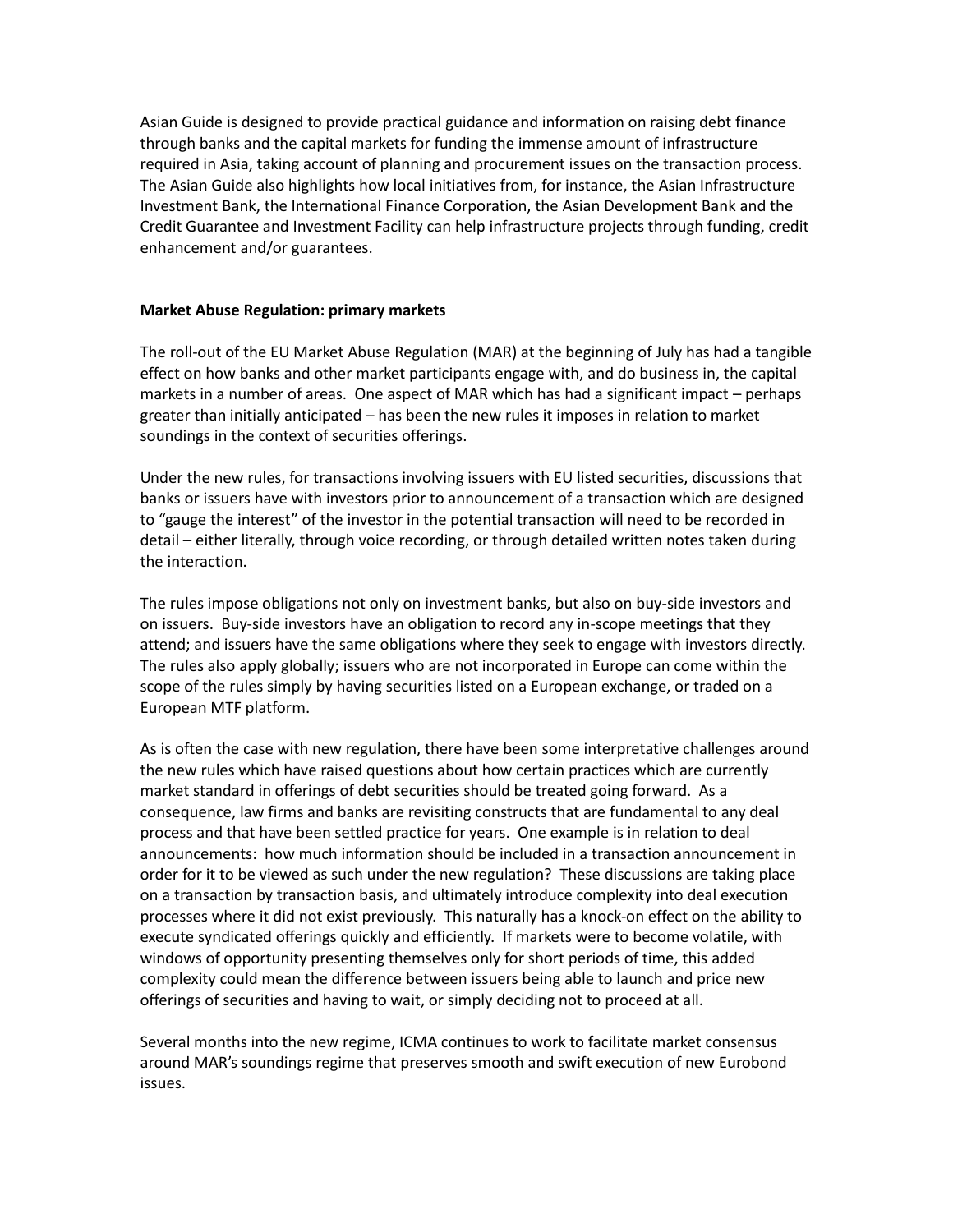In the meantime, ESMA published on 13 July its [final report](https://www.esma.europa.eu/sites/default/files/library/2016-1130_final_report_on_mar_guidelines.pdf) on MAR guidelines, including guidelines for persons receiving market soundings. These sounding guidelines *inter alia* envisage regulators and investors "must make every effort to comply" and that sounded investors will cosign minutes of any otherwise unrecorded sounding (or draft their own minutes) and keep records of their own assessments as to whether sounded information constitutes inside information or not.

### **Leverage Ratio**

On 3 August 2016, the EBA published its report on the impact assessment and [calibration of the](http://www.eba.europa.eu/-/eba-recommends-introducing-the-leverage-ratio-in-the-eu)  [Leverage Ratio](http://www.eba.europa.eu/-/eba-recommends-introducing-the-leverage-ratio-in-the-eu) (LR), recommending the introduction of a LR minimum requirement in the EU to mitigate the risk of excessive leverage. The EBA's analysis suggests that the potential impact of introducing a LR requirement of 3% on the provision of financing by credit institutions would be relatively moderate, while overall it should lead to more stable credit institutions; and this will inform the work of the European Commission on potential legislative proposals, currently anticipated for publication in November, on LR.

The EBA's report includes input from the ESRB with regard to the potential impact of a LR on market liquidity. The introduction to this ESRB contribution includes the observation that the most recent discussions on the introduction of a LR have focused on the topic of market liquidity. It notes that some industry participants and other observers are investigating whether financial markets have become less liquid or more prone to episodes of severe illiquidity, with some pointing to post-crisis regulatory reform as having affected the supply of liquidity and intermediation services by broker-dealers in a significant way; and goes on to note that the LR, which has been introduced in some key jurisdictions (US, Switzerland and UK) and is expected to be introduced more widely from 2018, has come under particular criticism for constraining broker-dealers' balance sheets particularly with respect to low margin business such as SFTs.

The conceptual discussion then notes that, all things being equal, in normal market conditions the LR may make some market liquidity-related activities less attractive for a part of the banking sector and result in increased capital costs for firms with low average risk weights; and that this might particularly affect holding inventory in markets where the expected returns are relatively low such as sovereign bonds and high quality corporate bonds, and intermediating SFTs. Prior to its conclusions, this ESRB contribution then includes a section regarding market makers' feedback on factors affecting their market making capacity and market liquidity and a section outlining the ESRB's associated empirical investigation.

## **ICMA European repo survey**

ICMA's European Repo and Collateral Council has released the results of its 31st semi-annual [survey of the European repo market.](http://www.icmagroup.org/assets/documents/Market-Info/Repo-Market-Surveys/No.-31-June-2016/ICMA-ERCC-European-Repo-Survey-June-2016.pdf) The survey, which calculates the amount of repo business outstanding on 8 June 2016 (prior to the Brexit vote in the UK) from the returns of 67 offices of 63 financial groups, mainly banks, sets the baseline figure for market size at €5,379 billion, a 4.1% decrease on the December 2015 figure of €5,608 billion and a year on year decrease of 1.6% from the survey in June 2015.